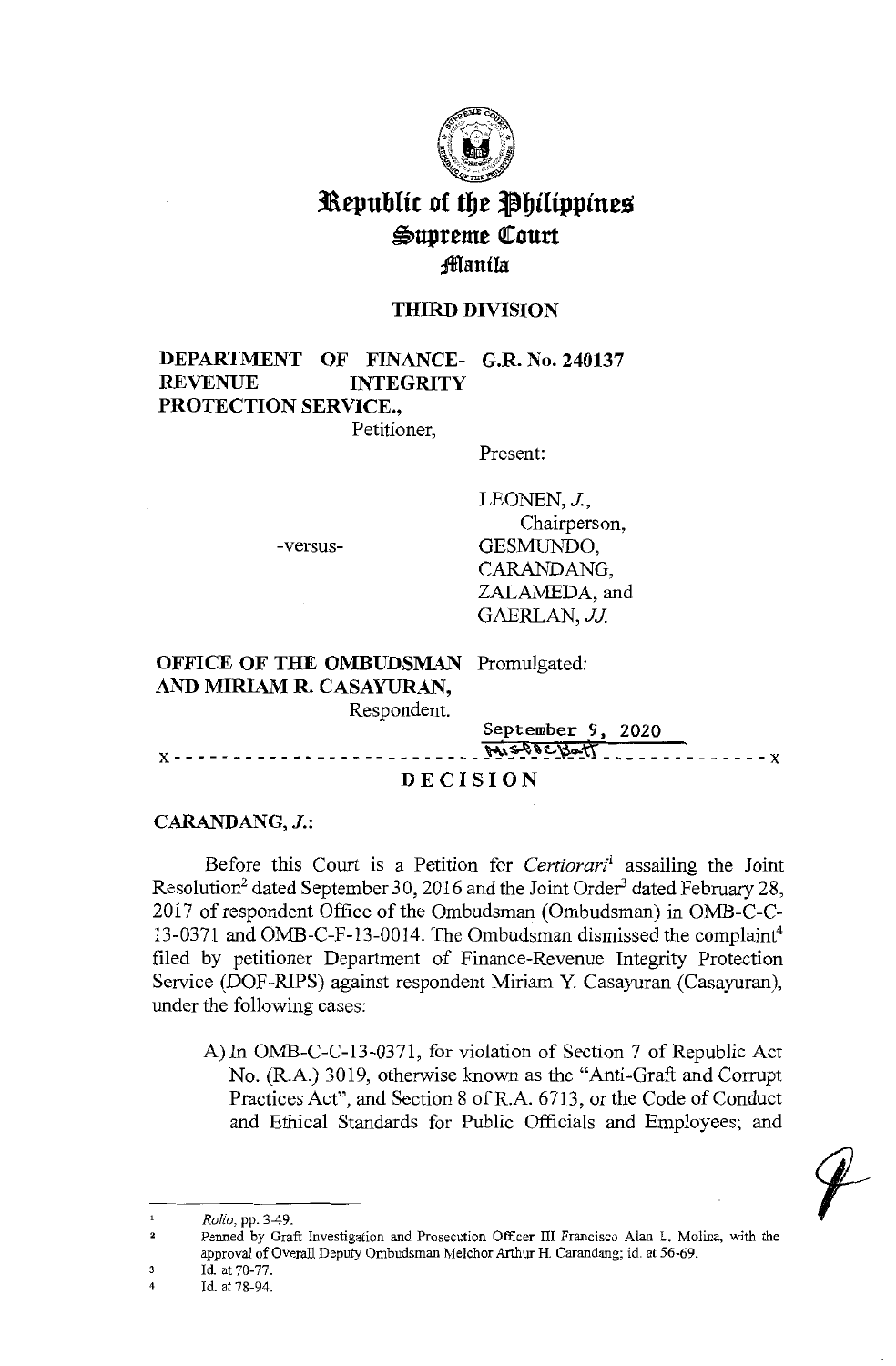Articles 171 and 183 of the Revised Penal Code (RPC) (Criminal Charges); $<sup>5</sup>$ </sup>

- B) In OMB-C-A-13-0346, for violation of Executive Order (EO) No. 6 dated March 12, 1986 and the Reasonable Office Rules and Regulations, as well as Grave Misconduct and Serious Dishonesty (Administrative Charge); $6$  and
- C) In OMB-C-F-13-0014, Section 2 of R.A.1379 (Forfeiture Case).<sup>7</sup>

#### **Antecedents**

Casayuran was appointed as Clerk II in the Bureau of Customs (BOC) on February 13, 1990.<sup>8</sup> On April 24, 1996, she purchased Condominium Unit No. 1615-D, located at the  $16<sup>th</sup>$  floor of Central Park Condominium, Jorge St., Pasay City, with an area of 21 square meters for  $\overline{P}$ 506,100.00 (Pasay condominium). Its terms of payment are as follows: (1)  $\overline{P76,000.00}$  as downpayment; (2) on or before March 15, 1996, 24 monthly installments of !'5,500.00; and (3) on or before March 15, 1998, 180 monthly installments of  $P5,457.00.<sup>9</sup>$ 

On January 26, 1998, Casayuran was appointed as Customs Operations Officer III.<sup>10</sup> In the same year, she purchased a house and lot located at Phase K-1, Lot No. 31, Stallion Homes 600, San Jose Del Monte, Bulacan, for P271,000.00 (Bulacan property). It was payable for 25 years, in 300 monthly installments of  $\mathbb{P}3,938.40$ .<sup>11</sup>

Sometime in 2003, Casayuran purchased a Toyota Revo (Revo) worth  $P675,000.00$ .<sup>12</sup> To pay for the Revo, she obtained a loan from the bank amounting to  $\overline{P}420,000.00$ .<sup>13</sup>

In 2007, Casayuran purchased a Nissan Sentra (Sentra) worth  $P660,000.00$ , for which she made a down payment of  $P132,000.00$ . <sup>14</sup> She also executed a Promissory Note with Chattel Mortgage<sup>15</sup> in favor of Robinson's Savings Bank which mandated her to pay the remaining balance of  $P528,000.00$  in 48 equal monthly installments of  $P15,728.00$ .<sup>16</sup>

Casayuran purchased a Nissan X-Trail (X-Trail) worth  $P1,473,544.00$ on April 10, 2010. She paid a down payment of  $P217,000.00$  and executed a Promissory Note with Chattel Mortgage in favor of Philippine Savings Bank to cover the balance of  $P1,256,544.00$ .<sup>17</sup> The balance was to be paid in 48 monthly installments of  $\texttt{P26,178.00.}^{18}$ 

7 Id. at 87-88. 8 Id. at 145.

- 9 Id. at 146-150.
- 
- 10 Id. at 145.<br>
11 Id. at 151-153.
- 12 Id. at 59.
- 13 Id. at 136.
- 14 Id. at 157.
- 15 Id. at 155-156. 16 Id. at 155.
- 
- $17$  Id.<br> $18$  Id. 18 Id. at 159.

<sup>5</sup>Id. at 87-91.

<sup>6</sup> Id. at 91-92.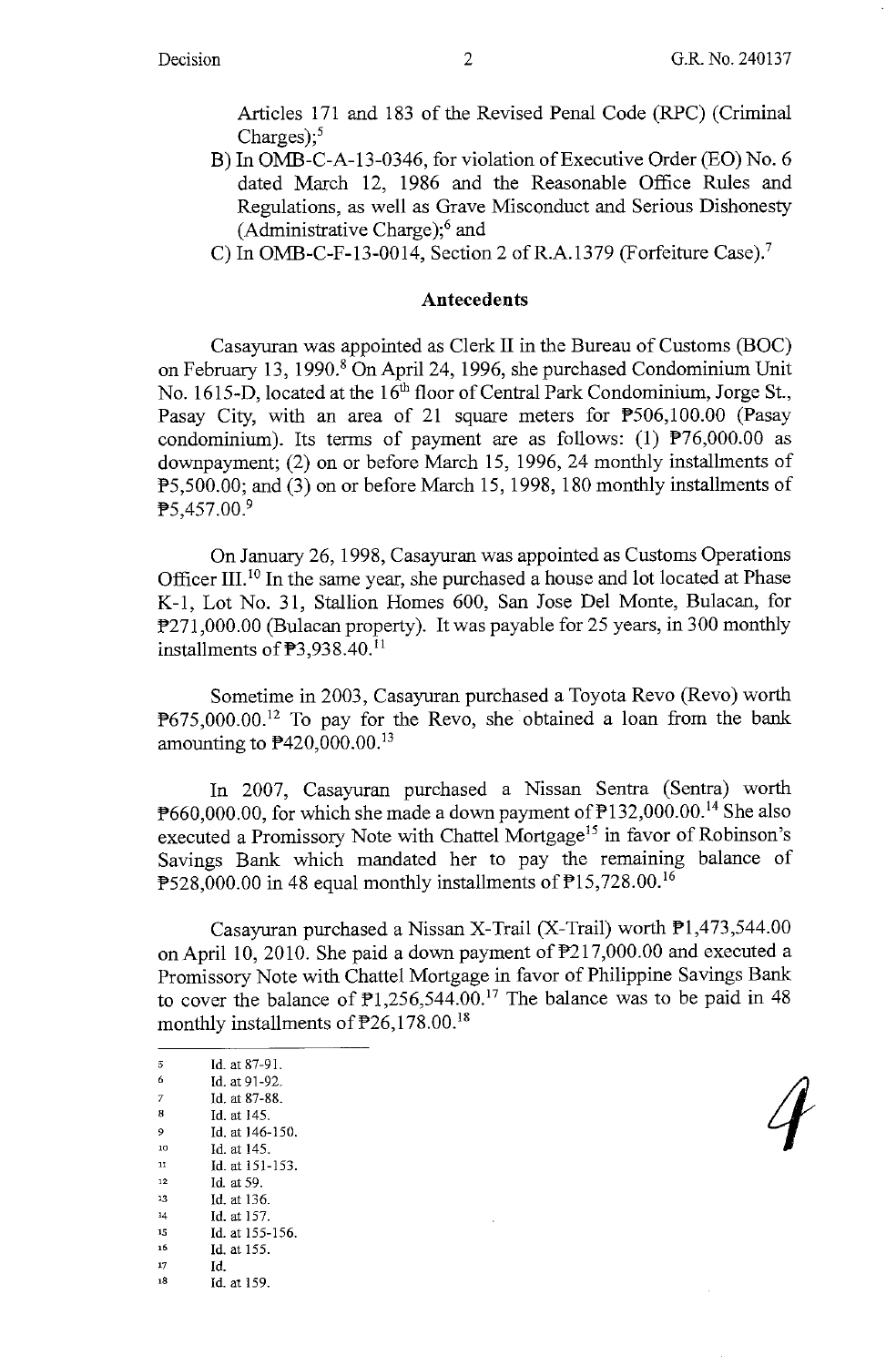On October 17, 2013, the DOF-RIPS, through Graft Prevention and Control Officers Josefel C. Gadin and Eduardo G. Josue, filed a Complaint-Affidavit<sup>19</sup> initiating criminal, administrative, and forfeiture charges against Casayuran.<sup>20</sup> The DOF-RIPS alleged the following violations of Casayuran:

- 1) Criminal charges
	- a. Section 8 of R.A.  $6713$  in relation to Section 7 of R.A.  $3019 -$ Casayuran did not file her Statement of Assets, Liabilities, and Net Worth (SALN) for the calendar years (CY) 1995, 1997, and 1998, as per the certification of the Human Resources Management Division of the BOC and the May 28, 2013 letter of the OMB's Public Assistance Bureau.<sup>21</sup>
	- b. Articles 171 and 183 of the RPC  $-$  Casayuran, as a government employee, was duty-bound to disclose the truth in her SALN. However, she did not disclose her Bulacan property in her SALN for CY 1998 onwards and the Sentra in her SALN for CYs 2007, 2010, and 2011.<sup>22</sup>

2) Forfeiture charge under Section 2 of **R.A.** 1379 - Casayuran acquired wealth that was manifestly out of proportion to her lawful income, $^{23}$ as illustrated below:

| Year          | Monthly<br>Salary as<br>per SALN<br>and/or<br><b>Service</b><br>Record (in<br>PhP) | <b>Properties Acquired</b><br>with Total Amounts<br>(in PhP)                            | Monthly<br>Amortization<br>based on Deeds of<br>Sale/Mortgages<br>(in PhP) | Monthly<br>Amortization<br>Payments<br>based on loan<br>reduction<br>amounts in<br><b>SALN</b> (in PhP) |
|---------------|------------------------------------------------------------------------------------|-----------------------------------------------------------------------------------------|----------------------------------------------------------------------------|---------------------------------------------------------------------------------------------------------|
| 1990-<br>1993 | 2,250.00                                                                           |                                                                                         |                                                                            |                                                                                                         |
| 1994          | 3,072.00                                                                           |                                                                                         |                                                                            |                                                                                                         |
| 1995          | 4,072.00                                                                           |                                                                                         |                                                                            |                                                                                                         |
| 1996          | 5,095.00                                                                           | Pasay Condominium<br>$(506, 100.00)$ payable<br>until 2013<br>Downpayment:<br>76,000.00 | 5,500.00                                                                   | 4,793.75                                                                                                |
| 1997          | 5,895.00                                                                           |                                                                                         | 5,500.00                                                                   | 4,793.75                                                                                                |
| 1998          | 12,206.00                                                                          | Bulacan property<br>$(271,000.00)$ until<br>2023                                        | 5,500.00<br>3,938.40<br>9,438.40                                           | 4,793.75<br>3,938.40<br>8,633.15                                                                        |
| 1999          | 13,200.00                                                                          |                                                                                         | 5,457.00<br>3,938.40<br>9,395.40                                           | 0.00<br>3,938.40                                                                                        |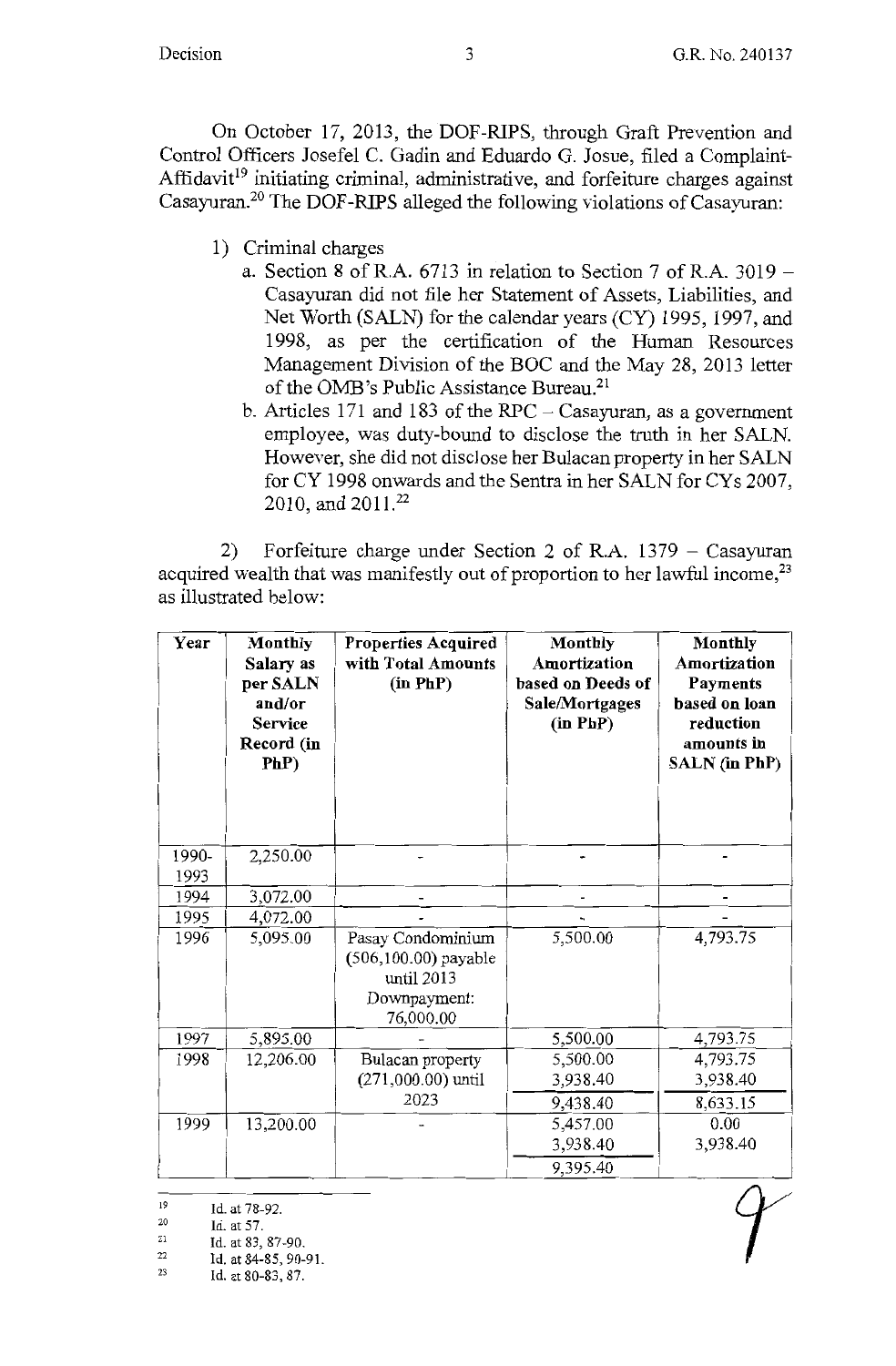| 2000 | 13,400.00 |                                                               | 5,457.00  | 4,166.67             |
|------|-----------|---------------------------------------------------------------|-----------|----------------------|
|      |           |                                                               | 3,938.40  | 3,938.40             |
|      |           |                                                               | 9,395.40  | 8,105.07<br>0.00     |
| 2001 | 14,070.00 |                                                               | 5,457.00  | 3,938.40             |
|      |           |                                                               | 3,938.40  |                      |
|      |           |                                                               | 9,395.40  |                      |
| 2002 | 14,070.00 |                                                               | 5,457.00  | 4,166.67             |
|      |           |                                                               | 3,938.40  | 3,938.40             |
|      |           |                                                               | 9,395.40  | 8,105.07             |
| 2003 | 14,083.00 | Revo (675,000.00)                                             | 5,457.00  | 0.00                 |
|      |           | until 2006                                                    | 3,938.40  | 3,938.40             |
|      |           |                                                               | 12,916.67 | 12,916.67            |
|      |           |                                                               | 22,312.07 | 16,855.07            |
| 2004 | 14,811.00 |                                                               | 5,457.00  | 3,333.33<br>3,938.40 |
|      |           |                                                               | 3,938.40  | 10,000.00            |
|      |           |                                                               | 10,000.00 |                      |
|      |           |                                                               | 19,395.00 | 17,271.73            |
| 2005 | 14,100.00 |                                                               | 5,457.00  | 3,750.00<br>0.00     |
|      |           |                                                               | 0.00      | 16,833.33            |
|      |           |                                                               | 16,833.33 |                      |
|      |           |                                                               | 22,290.33 | 20,583.33            |
| 2006 | 14,811.00 |                                                               | 5,457.00  | 2,916.67             |
|      |           |                                                               | 0.00      | 8,166.67             |
|      |           |                                                               | 8,166.67  | 11,083.34            |
|      |           |                                                               | 13,632.67 |                      |
| 2007 | 15,577.92 | Sentra (660,000.00)                                           | 5,457.00  |                      |
|      |           | Downpayment:                                                  | 15,728.00 |                      |
|      |           | 132,000.00<br>Balance payable in 48<br>monthly installments   | 21,185.00 |                      |
|      |           | of P15,728.00                                                 |           |                      |
| 2008 | 17,511.00 |                                                               | 5,457.00  | 13,400.00            |
|      |           |                                                               | 15,728.00 |                      |
|      |           |                                                               | 21,185.00 |                      |
| 2009 | 19,546.50 |                                                               | 5,457.00  | 19,933.33            |
|      |           |                                                               | 15,728.00 |                      |
|      |           |                                                               | 21,185.00 |                      |
| 2010 | 19,681.76 | X-Trail                                                       | 5,457.00  | 21,666.67            |
|      |           | (1,256,544.00)                                                | 15,728.00 | 4,712.00             |
|      |           |                                                               | 26,178.00 | 26,378.67            |
|      |           | Downpayment:<br>217,000.00                                    | 47,363.00 |                      |
|      |           | Balance payable in 48<br>monthly installments<br>of 26,178.00 |           |                      |
| 2011 | 23,803.67 |                                                               | 5,457.00  | 0.00                 |
|      |           |                                                               | 26,178.00 | 57,500.00            |
|      |           |                                                               | 31,635.00 |                      |
| 2012 | 25,767.00 |                                                               | 5,457.00  | $17,500.00^{24}$     |
|      |           |                                                               | 26,178.00 |                      |
|      |           |                                                               | 31,635.00 |                      |

 $\hat{\boldsymbol{\beta}}$ 

<sup>24</sup> Id. at 34-37. Emphasis omitted.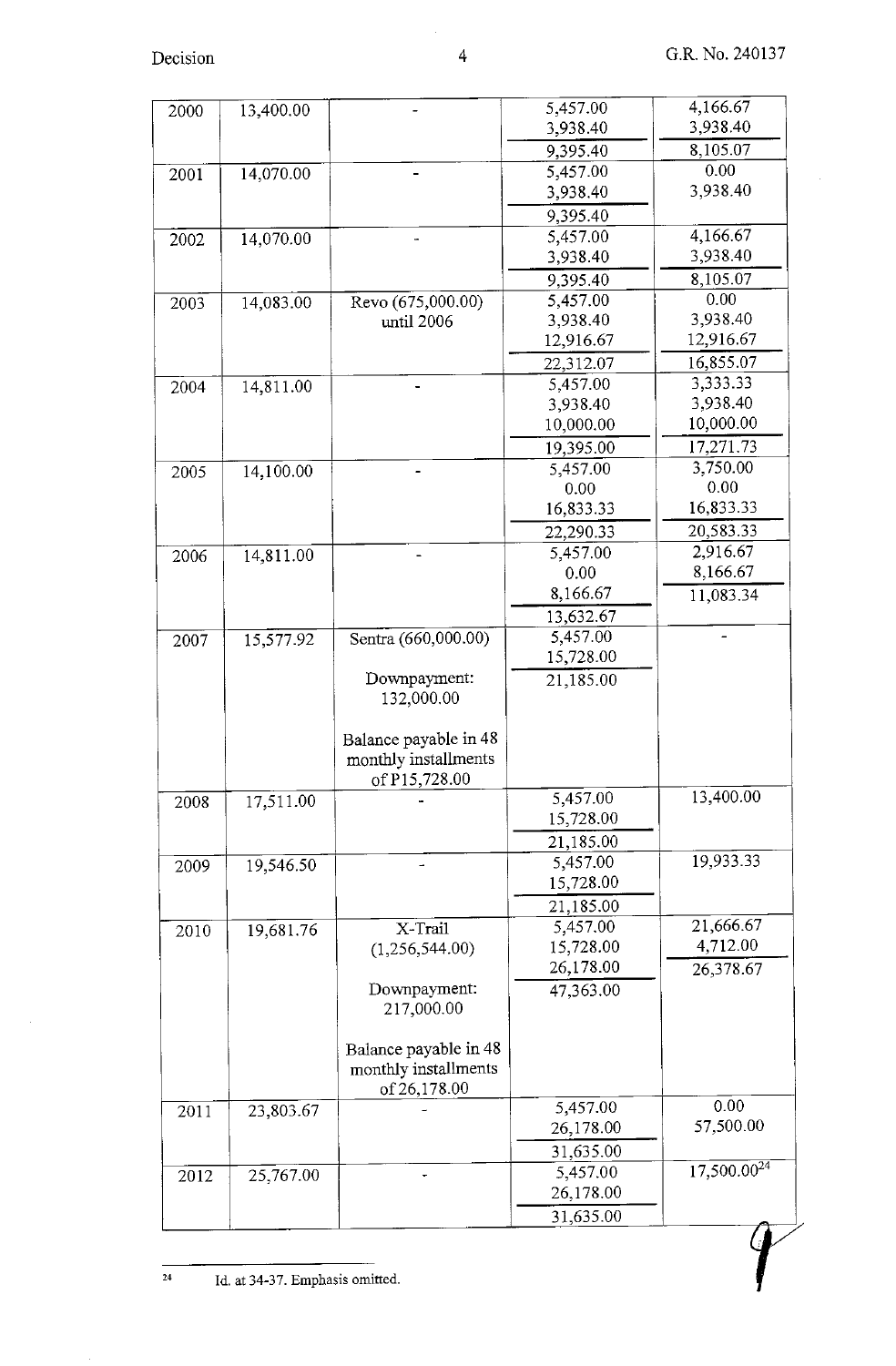- 3) Administrative Charge
	- a. Grave Misconduct and Serious Dishonesty  $-$  Casayuran acquired wealth disproportionate to her lawful income. She also failed to file her SALN for CYs 1995, 1997, and 1998 and to declare her Bulacan property and her Sentra.25
	- b. Grave Misconduct, Serious Dishonesty, violation of EO No. 6 dated March 12, 1986 and violation of Reasonable Office Rules and Regulations  $-$  Casayuran failed to secure travel authority for her six (6) trips outside the country from 1996 to 2009.26

Casayuran did not file a counter-affidavit.<sup>27</sup>

#### **Ruling of the Ombudsman**

On September 30, 2016, the Ombudsman dismissed the complaint against Casayuran.<sup>28</sup> The Ombudsman found that neither probable cause nor substantial evidence exists against her.<sup>29</sup> The Ombudsman agreed that she failed to file her SALNs but held that the action had prescribed for being filed 8 years after Casayuran's violation ofR.A. 6713.30 Since the charge for R.A. 6713 was dismissed, the charge for violation ofR.A. 3019 must likewise be dismissed.<sup>31</sup>

As for the properties she acquired that were manifestly out of proportion to her lawful income, the Ombudsman held as follows: (1) for the Bulacan property, the DOF-RIPS failed to prove that she actually owns it considering that the Deed of Conditional Sale was cancelled in 2005 due to her failure to settle the amortizations, and they also failed to present proof that she paid any of the monthly amortizations; (2) for the Pasay condominium, Casayuran had sufficient money to pay for it because her salary grew from  $P60,864.00$  in January 1996 to  $P309,204.00$  in June 2012. This amount does not even include her bonuses and allowances.32 In addition, Casayuran obtained loans to pay for the condominium unit;<sup>33</sup> (3) for the Revo, the DOF-RIPS failed to prove that Casayuran paid its monthly amortizations. What was established though was that she mortgaged it to the bank. And in 2003, she received  $\textsf{P}37,000.00$  in allowances and bonuses which she could have used to augment her savings by  $\mathbb{P}58,000.00$ ;<sup>34</sup> (4) for the Sentra, Casayuran had  $\text{P}195,000.00$  in cash as of December 31, 2006 which she could have used to pay for its downpayment. She also earned  $\overline{P}226,970.00$  in 2007 and had savings of  $\overline{P}165,000.00$ . In 2008, she had  $\overline{P}475,000.00$  in cash, part of which could have been from the sale of the Revo, and her attrition reward of 1'288,040.00. Further, the DOF-RIPS failed to prove that Casayuran paid the

- ,9 *Rollo,* p. 62. 30 Id. at 65.
- 31 Id. at 66.
- 3<sup>2</sup> Id. at 62.
- <sup>33</sup>Id. at 62-63.
- 34 Id. at 63.

 $\int$ 

<sup>&#</sup>x27;5 Id. at 80-83, 85, 90-91.

<sup>26</sup> Id. at 85-87, 91.

<sup>27</sup> Id. at 61.

<sup>28</sup> Supra note 2.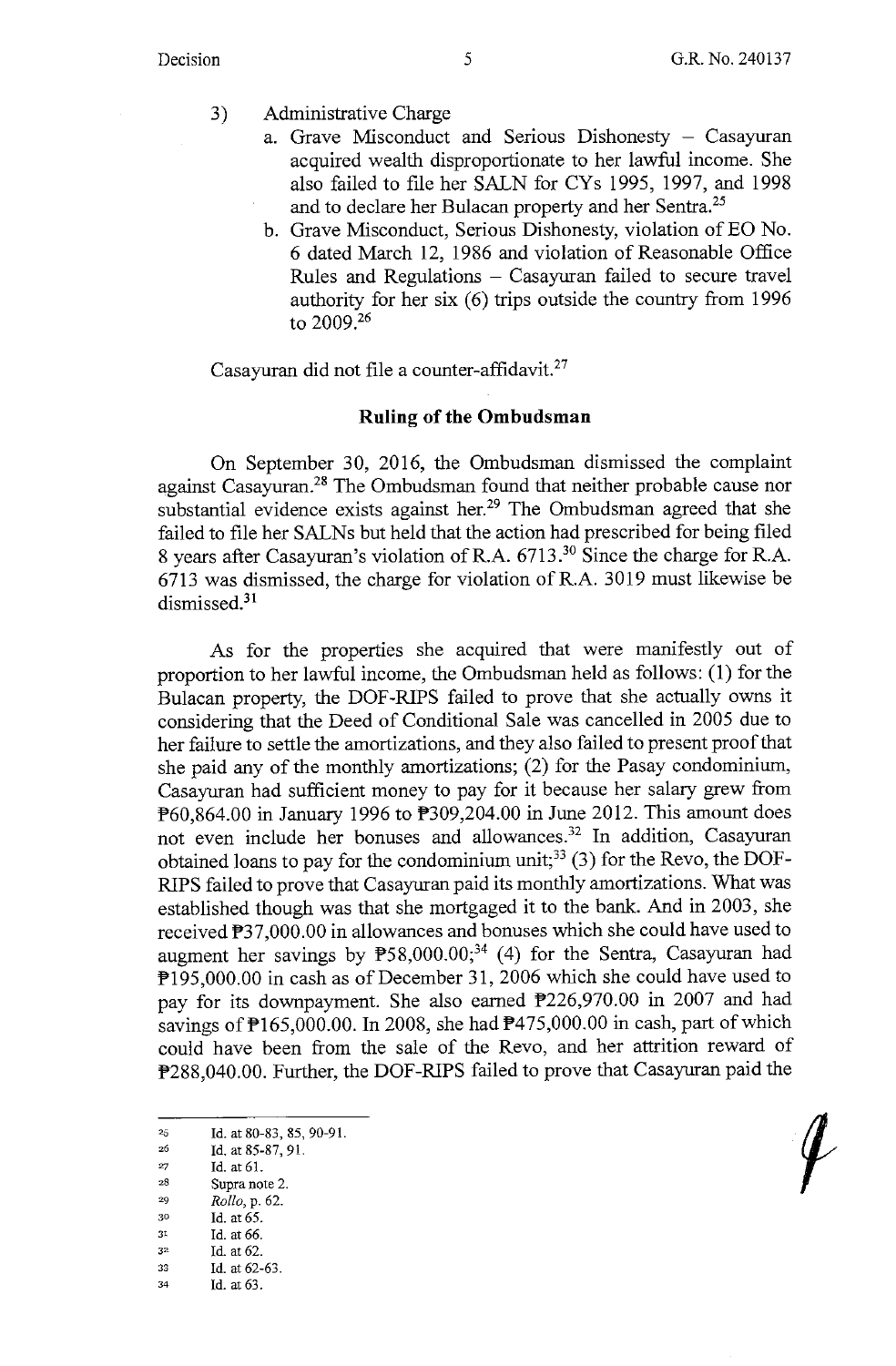monthly amortizations for the Sentra;<sup>35</sup> (5) for the X-Trail, the DOF-RIPS likewise did not prove that Casayuran paid its monthly amortizations. She also had P550,000.00 in cash in 2009 and P950,000.00 in 2010. The DOF-RIPS failed to prove that she did not sell the Sentra and used its proceeds to purchase the X-Trail. In contrast, it was shown that Casayuran obtained loans.<sup>36</sup>

With respect to Casayuran's failure to obtain a travel authority, the Ombudsman dismissed it because the DOF-RIPS filed its complaint more than a year from the occurrence of the act complained of.<sup>37</sup>

The DOF-RIPS filed a Motion for Reconsideration<sup>38</sup> which the Ombudsman denied in its Joint Order<sup>39</sup> dated February 28, 2017. As such, they filed the instant petition before this Court to assail the ruling of the Ombudsman insofar as the criminal and forfeiture charges are concerned. The ruling of the Ombudsman with respect to the administrative charges against Casayuran is not included in their petition before this Court.

The Ombudsman filed a Manifestation<sup>40</sup> that it will no longer file a comment to the petition because it would be prudent for it to not participate in the case so as to not advocate for either the innocence or culpability of Casayuran. As for Casayuran, We imposed a fine of Pl,000.00 upon her due to her failure to file her comment despite being required to do so, and consequently dispensed with her comment in Our March 11, 2019 Resolution.41

The DOF-RIPS argues in its petition that the prescriptive period for Casayuran's non-filing of her SALNs for CYs 1995, 1997, and 1998 should be counted from the time that it was discovered, which was either on January 18, 2013, the date when the BOC certified her non-filing, or on May 30, 2013, the date when Casayuran received a letter from the Ombudsman regarding her failure to file the SALNs. The State has no duty to monitor if all public officers have filed their SALN.<sup>42</sup> Moreover, the dismissal of the action under R.A. 6713 does not necessarily result in the dismissal of the action under R.A. 3019 even though they penalize the same act.<sup>43</sup>

The DOF-RIPS further argues that the Ombudsman failed to discuss its findings on the charge against Casayuran for violation of Articles 171 and 183 of the RPC.44 In any case, Casayuran should be charged for violating the RPC because she did not disclose the Bulacan property in her SALNs.<sup>45</sup>

The DOF-RIPS also argues that Casayuran should be charged under R.A. 13 79. It has successfully shown that she acquired a considerable amount

- 
- 

<sup>55</sup> Id. at 63-64.<br>
<sup>36</sup> Id. at 64-65.<br>
<sup>37</sup> Id. at 67-68.<br>
<sup>38</sup> Id. at 107-126.<br>
<sup>39</sup> Supra note 3.<br> *Rollo, pp. 177-179.*<br>
<sup>41</sup> Id. at 190.<br>
<sup>42</sup> Id. at 21-22.<br>
<sup>43</sup> Id. at 23.

 $^{35}$  Id. at 63-64.<br> $^{36}$  Id. at 64-65

<sup>44</sup> Id. at  $26-28$ .

Id. at 32-33.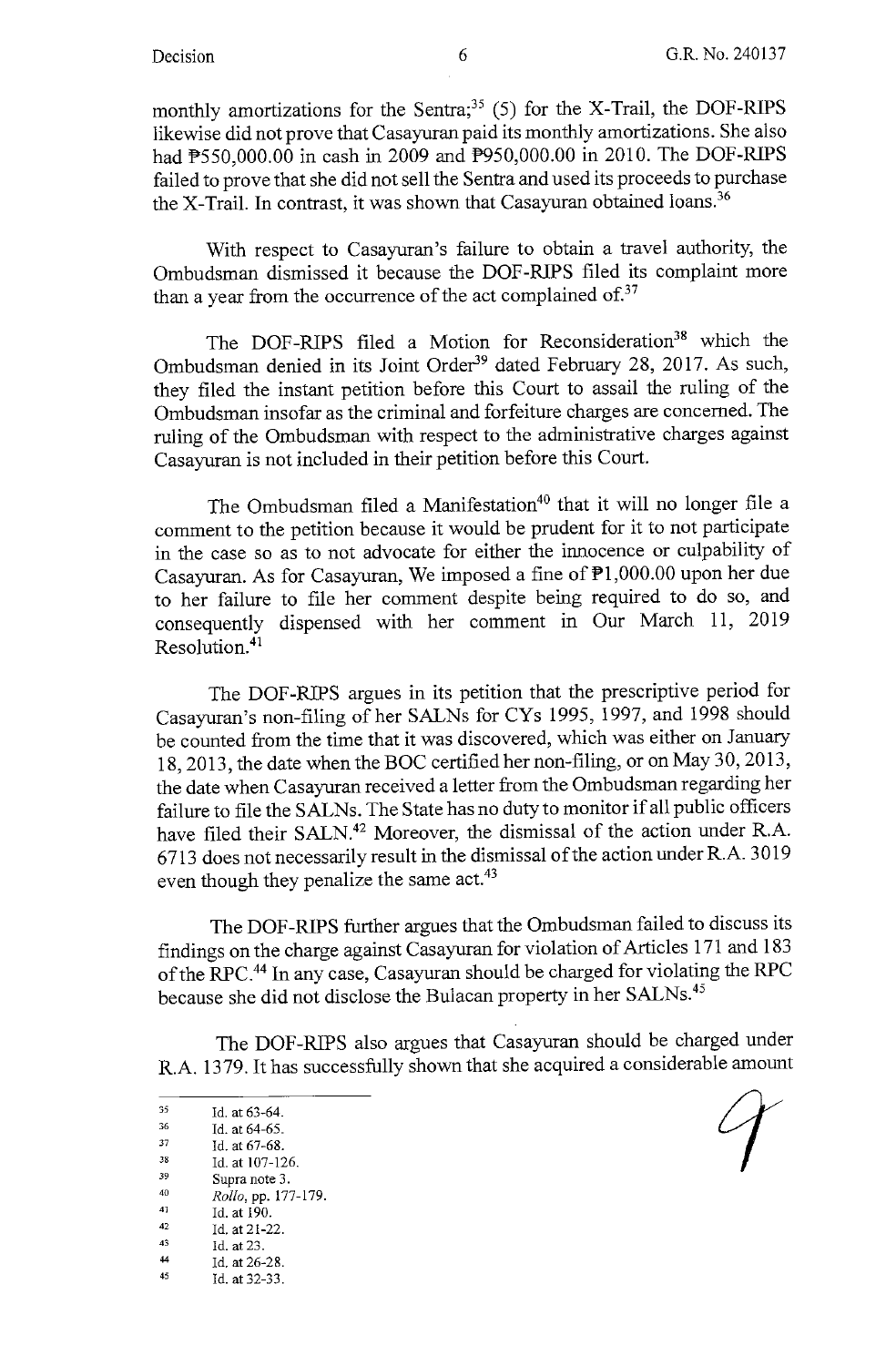of money or property during her incumbency that is manifestly out of proportion with her salary and other lawful income. The Ombudsman should not have just taken a look at the increase in Casayuran's income but the increase in her spending as well. In addition, it should not have speculated on the purpose of the loans acquired by Casayuran and the reason for the nondeclaration of her properties.<sup>46</sup>

### **Issue**

The issue before Us is whether the Ombudsman erred in dismissing the criminal and forfeiture charges against Casayuran.

# **Ruling of the Court**

We partially grant the petition.

# **I. Violation of Section 7 of R.A. 3019 and Section 8 of R.A. 6713**

The DOF-RIPS argued that Casayuran should be charged with violating Section 7 ofR.A. 3019 and Section 8 ofR.A. 6713 due to the nonfiling of her SALN for the years 1995, 1997, and 1998.

### Section 8 of R.A. 6713 states:

Section 8. *Statements and Disclosure*. - Public officials and employees have an obligation to accomplish and submit declarations under oath of, and the public has the right to know, their assets, liabilities, net worth and financial and business interests including those of their spouses and of unmarried children under eighteen (18) years of age living in their households.

xxxx

### Meanwhile, Section 7 of R.A. 3019 states:

Section 7. Statement of Assets and Liabilities. - Every public officer, within thirty days after assuming office and, thereafter, on or before the fifteenth day of April following the close of every calendar year, as well as upon the expiration of his term of office, or upon his resignation or separation from office, shall prepare and file with the office of the corresponding Department Head, or in the case of a Head of Department or Chief of an independent office, with the Office of the President, a true, detailed and sworn statement of assets and liabilities, including a statement of the amounts and sources of his income, the amounts of his personal and family expenses and the amount of income taxes paid for the next preceding calendar year; *Provided,*  That public officers assuming office less than two months before the end of the calendar year, may file their first statement on or before the fifteenth day of April following the close of the said calendar year.

46 Id. at 34-45.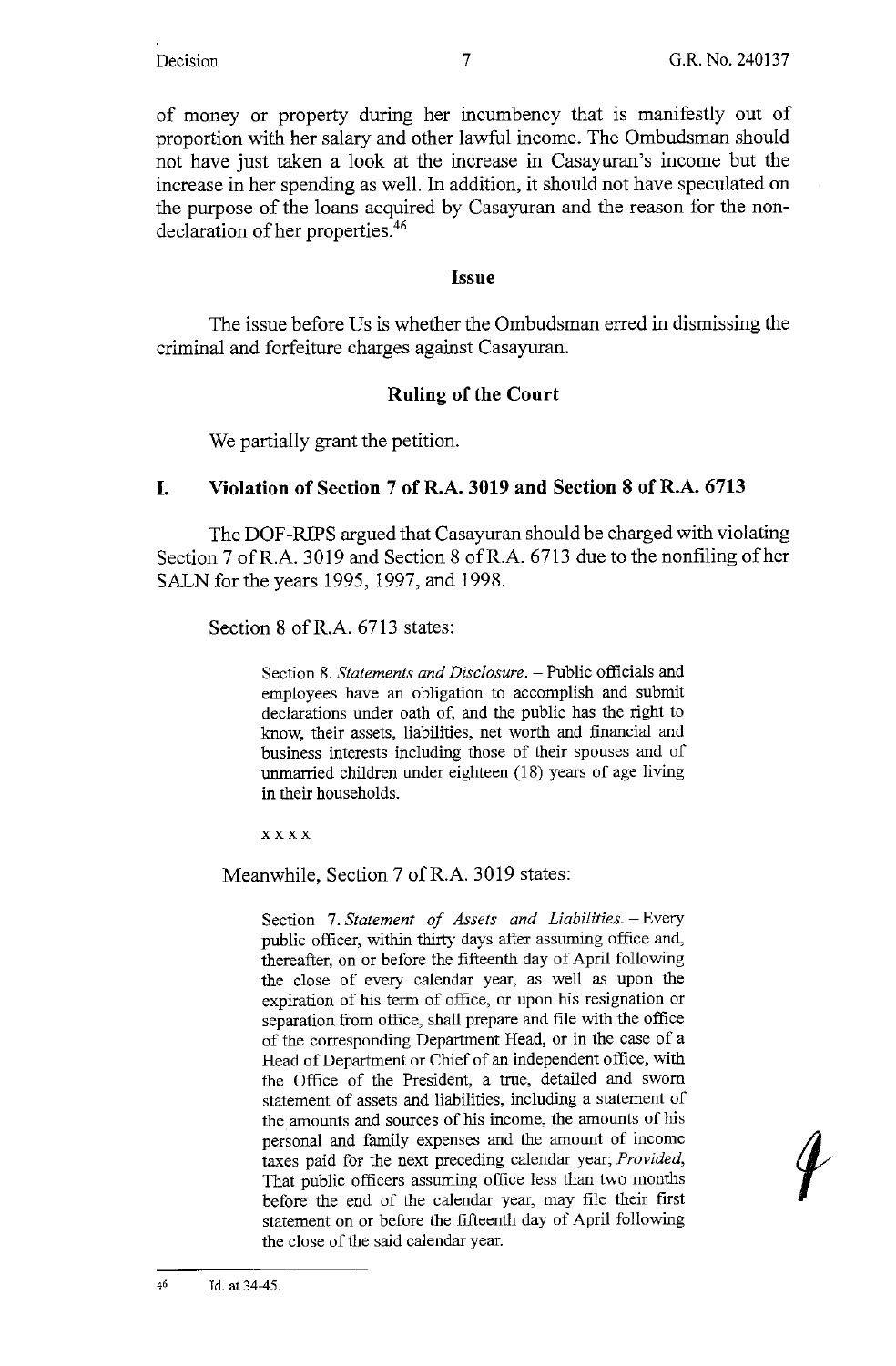The Ombudsman is correct in ruling that Casayuran can no longer be penalized for nonfiling of her SALNs for CYs 1995, 1997, and 1998 under R.A. 6713. In the case of *Del Rosario v. People,47* We explained that the prescriptive period for filing an action for violation of Section 8 ofR.A. 6713 is eight (8) years pursuant to Section 1 of Act No. 3326.48 Based on Section  $2<sup>49</sup>$  of the same law, the period shall begin to run either from the day of the commission of the violation of the law or, if the violation be not known at the time, from the discovery thereof and the institution of judicial proceedings for its investigation and punishment. The second mode is an exception to the first and is known as the discovery rule or the blameless ignorance doctrine. In *Del Rosario,* We refused to apply the blameless ignorance doctrine in determining when prescription should run against the petitioner who failed to file her SALN. Section 8 ofR.A.6713 itself makes the SALNs accessible to the public for copying or inspection at reasonable hours. The basis of the crime could thus be plainly discovered or were readily available to the public. That being the case, prescription shall run from the commission of the offense, which in this case was the non-filing of the SALN.<sup>50</sup> The DOF-RIPS filed their complaint on October 17, 2013, or more than a decade after Casayuran failed to file her 1995, 1997, and 1998 SALN. Consequently, the Ombudsman was correct in ruling that the action for such violation has prescribed.

# **II. Paragraph 4 of Article 171 and false testimony in other cases and perjury in solemn affirmation under Article 183 of the RPC.**

Articles 171 and 183 of the RPC provide:

Article 171. *Falsification by Public Officer, Employee or Notary or Ecclesiastic Minister.* - The penalty of *prisi6n mayor* and a fine not to exceed 5,000 pesos shall be imposed upon any public officer, employee, or notary who, taking advantage of his official position, shall falsify a document by committing any of the following acts:

xxxx

4. Making untruthful statements in a narration of facts;  $x \times x$ 

Article 183. *False Testimony in Other Cases and Perjury in Solemn Affirmation.* - The penalty of *arresto mayor* in its maximum period to *prisi6n correccional* in its minimum



<sup>47</sup>  G.R. No. 199930, June 27, 2018.

<sup>48</sup>  Section I. Violations penalized by special acts shall, unless otherwise provided in such acts, prescribe in accordance with the following rules:  $(a)$  after a year for offences punished only by a fine or by imprisonment for not more than one month, or both;  $(b)$  after four years for those punished **by imprisonment for more than one month, but less than two years; (c) after eight years for those**  punished by imprisonment for two years or more, but less than six years; and  $(d)$  after twelve years **for any other offence punished by imprisonment for six years or more, except the crime of treason,**  which shall prescribe after twenty years. Violations penalized by municipal ordinances shall **prescribe after two months.** 

<sup>49</sup>  Section 2. Prescription shall begin to run from the day of the commission of the violation of the law, and if the same be not known at the time, from the discovery thereof and the institution of judicial **proceedings for its investigation and punishment. The prescription shall be interrupted when proceedings are instituted against the guilty person, and** 

<sup>50</sup>  shall begin to run again if the proceedings are dismissed for reasons not constituting jeopardy. Supra note 47.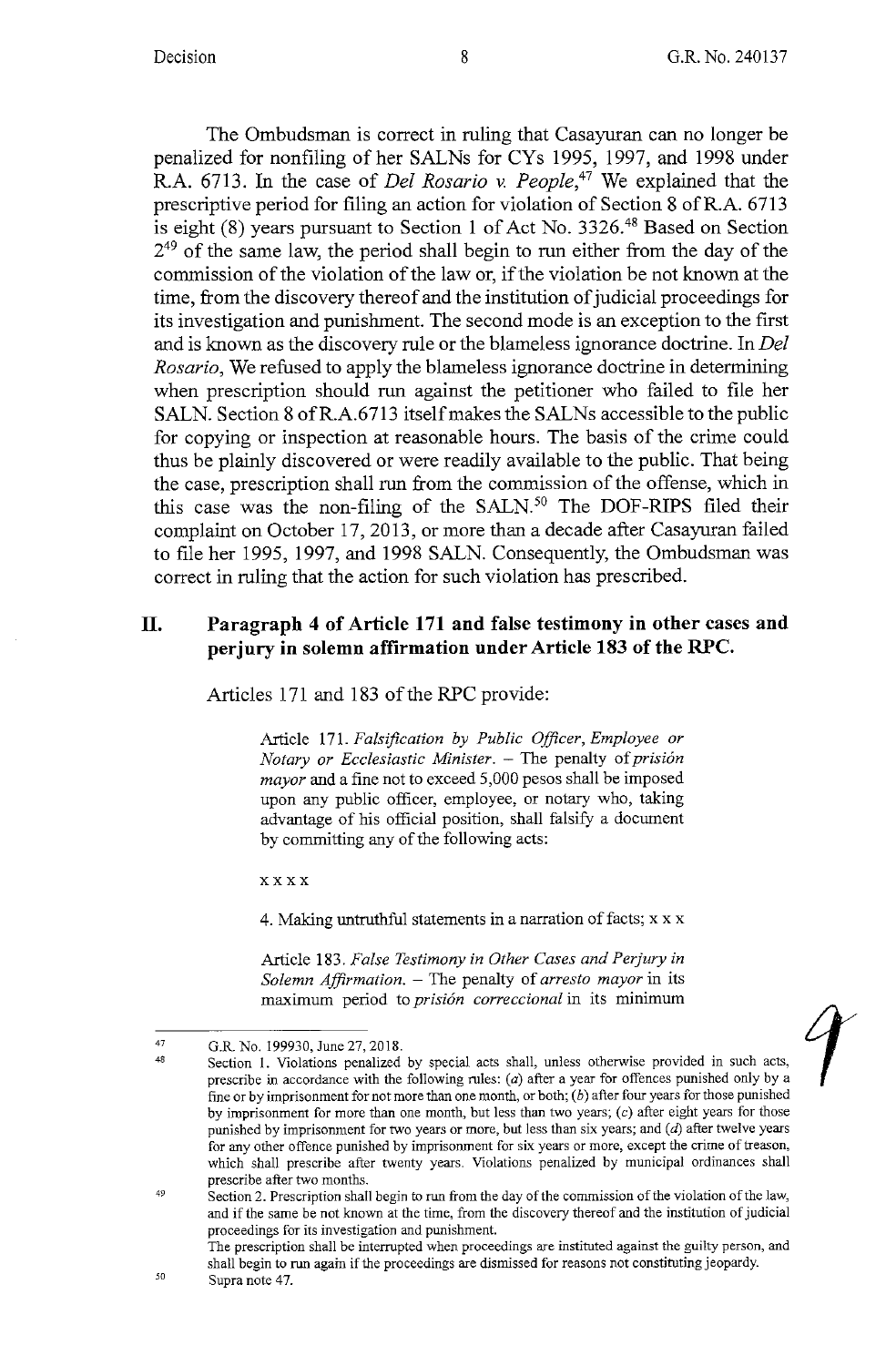$\int$ 

period shall be imposed upon any person who, knowingly making untruthful statements and not being included in the provisions of the next preceding articles, shall testify under oath, or make an affidavit, upon any material matter before a competent person authorized to administer an oath in cases in which the law so requires.

Any person who, in case of a solemn affirmation made in lieu of an oath, shall commit any of the falsehoods mentioned in this and the three preceding articles of this section, shall suffer the respective penalties provided therein.

Article 171, in general, requires the presence of the following elements: (a) the offender is a public officer, employee, or notary public; (b) he or she takes advantage of his or her official position; and  $(c)$  he or she falsifies a document by committing any of the acts enumerated in Article 171.<sup>51</sup> Paragraph 4 of Article 171, in particular, has the following elements: (a) the offender makes in a public document untruthful statements in a narration of facts; (b) he or she has legal obligation to disclose the truth of the facts narrated by him or her: and c) the facts narrated by him or her are absolutely false. 52 The penalty for violation of paragraph 4 Article 171 is *prisi6n mayor*  and a fine not to exceed PS,000.00.

Article 183 of the RPC, which imposes the penalty of *arresto mayor* in its maximum period to *prisi6n correccional* in its minimum, require the existence of the following elements: (a) That the accused made a statement under oath or executed an affidavit upon a material matter; (b) That the statement or affidavit was made before a competent officer, authorized to receive and administer oath; (c) That in the statement or affidavit, the accused made a willful and deliberate assertion of a falsehood; and (d) That the sworn statement or affidavit containing the falsity is required by law or made for a legal purpose.53 There must be a willful assertion of a falsehood in the statement under oath or in an affidavit, which in this case is the SALN.<sup>54</sup>

Probable cause is the existence of such facts and circumstances as would excite the belief in a reasonable mind, acting on the facts within the knowledge of the prosecutor, that the person charged was guilty of the crime for which he or she was prosecuted. It requires more than bare suspicion and can never be left to presupposition, conjecture, or even convincing logic.<sup>55</sup> It is well settled that the determination of the existence of probable cause is a finding of fact which is generally not reviewable by this Court. The Court shall only interfere when there is a clear showing of grave abuse of discretion.<sup>56</sup>

In this case, while the Ombudsman did not expressly state that there is no probable cause to charge Casayuran with violation of Articles 171 and 183

56

<sup>5&#</sup>x27; *Garcia-Diaz v. Sandiganbayan,* G.R. Nos. 193236 & 193248-49, September 17, 2018.

<sup>52</sup>  *Galeos v. People,* 657 Phil. 500,520(2011).

<sup>53</sup>  *Union Bank of the Philippines. v. People,* 683 Phil. 108, 117 (2012).

<sup>54</sup>  *Office of the Ombudsman v. Capulong,* 729 Phil. 553, 565 (2014).

<sup>55</sup>  *Joson v. Office of the Ombudsman,* 784 Phil. 172, 185 (2016) Id.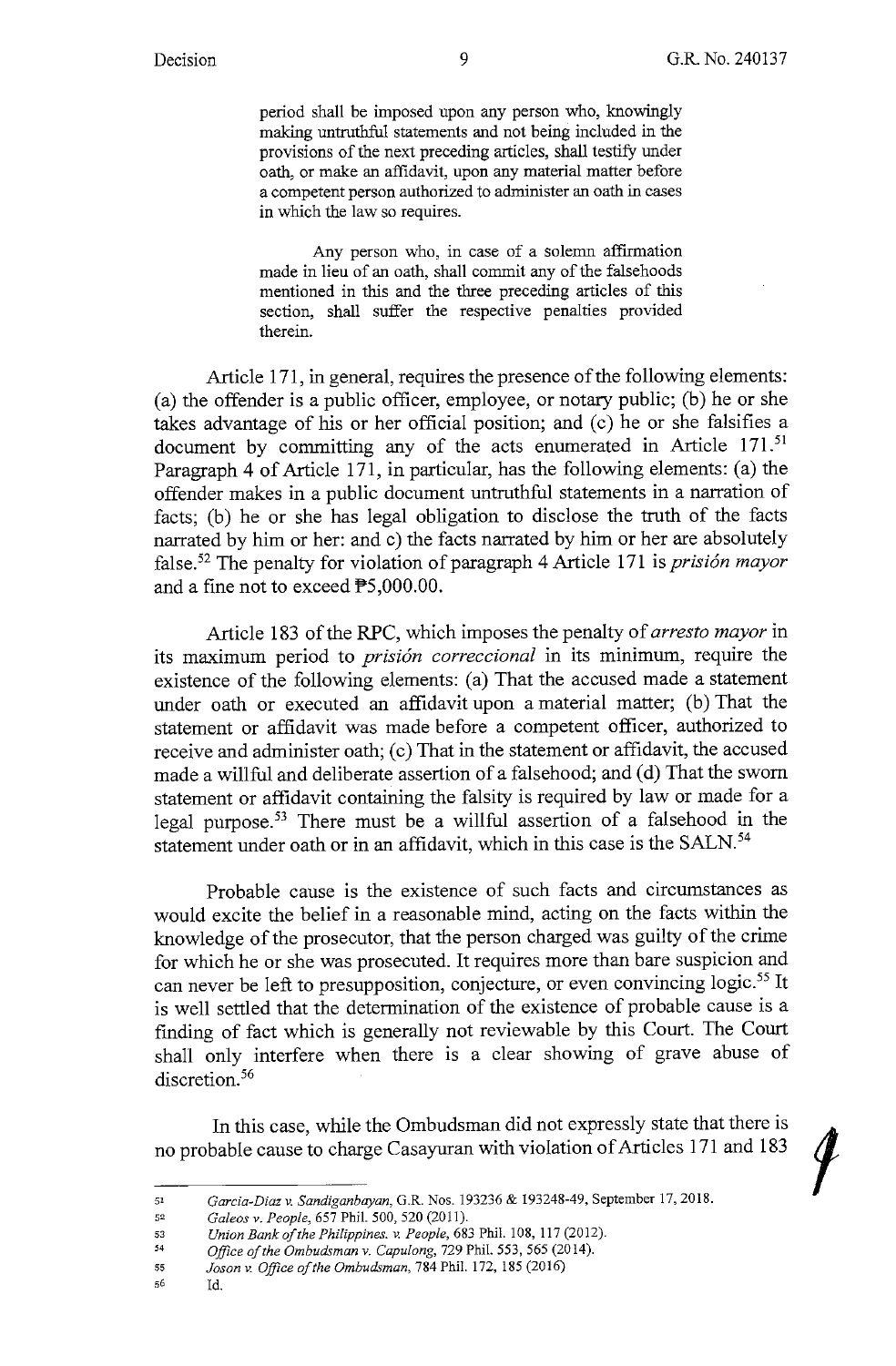of the RPC, it did find that the DOF-RIPs failed to prove that Casayuran owns the Bulacan property since its Deed of Conditional Sale was cancelled in 2005. <sup>57</sup>

The Ombudsman further held that Casayuran did not have to declare the Sentra in her SALN for CY 2007. Civil Service Commission (CSC) Resolution No. 1300173, which required the disclosure of personal properties subject of a mortgage, was promulgated only on January 24, 2013. Prior to that, no rule or regulation governed the declaration of movable property bought through financing. 58 Further, there is no proof that Casayuran retained ownership of the Sentra in 2010 and 2011. The Motor Vehicle Inquiry Detail submitted by the DOF-RIPS was not issued by the Land Transportation Office or properly authenticated by the persons who issued it.<sup>59</sup>

The filing of a SALN under oath is required by the Constitution<sup>60</sup> itself, as well as R.A. Nos. 3019 and 6713. It must be sworn and its contents must be true and detailed.<sup>61</sup> Casayuran never declared the Bulacan property in any of her SALNs.62 However, the DOF-RIPS did not submit proof that she acquired ownership of the Bulacan property. Under the Deed of Conditional Sale,<sup>63</sup> a Deed of Absolute Sale shall only be executed in favor of Casayuran if she has fully paid the purchase price together with the interest, taxes, and other charges due.64 The Deed of Conditional Sale was subsequently cancelled because Casayuran was unable to pay her obligation for the Bulacan property. 65 As such, it appears that the title to the Bulacan property was never transferred to Casayuran. Hence, she was not obligated to declare the Bulacan property in her SALN.

As for the Sentra, Casayuran did not refute the authenticity of the Vehicle Sales Invoice<sup>66</sup> showing that she purchased it in September 2007. It is true that CSC Resolution No. 1300173, which requires the declaration of personal properties subject of a mortgage in the SALN, was only enacted on January 24, 2013. Nonetheless, the Certificate of Registration<sup>67</sup> dated December 10, 2007 submitted by the DOF-RIPS clearly indicates Casayuran as the owner of the Sentra even though it is encumbered to Robinsons Savings Bank.68 Casayuran only declared the Sentra in her SALNs for 2008 and 2009. Though she no longer declared the Sentra in her SALN for 2010 to 2012, she neither argued nor presented proof that she no longer owned the Sentra beginning 2010. That being the case, Casayuran should have declared the

- **<sup>66</sup>***Rollo,* **p. I 57.**
- <sup>67</sup>**Id. at 158.**
- 68 Id.

<sup>57</sup>*Rollo,* p. 66.

<sup>58</sup> Id. at 66-67.

<sup>59</sup> Id. at 67.

<sup>60</sup>  Article XI, Section 17. A public officer or employee shall, upon assumption of office and as often thereafter as may be required by law, submit a declaration under oath of his assets, liabilities, and net worth. In the case of the President, the Vice-President, the Members of the Cabinet, the Congress, the Supreme Court, the Constitutional Commissions and other constitutional offices, and officers of the armed forces with general or ag rank, the declaration shall be disclosed to the public in the manner provided by law.

<sup>61</sup>  *P/eyto v. PNP- Criminal Investigation* & *Detection Group,* 563 Phil. 842 (2007).

<sup>62</sup>  *Rollo,* pp. 131-144.

<sup>63</sup>  Id. at 151-153.

<sup>64</sup> **Id. at 152.** 

<sup>6</sup>s **Records, p. 64.**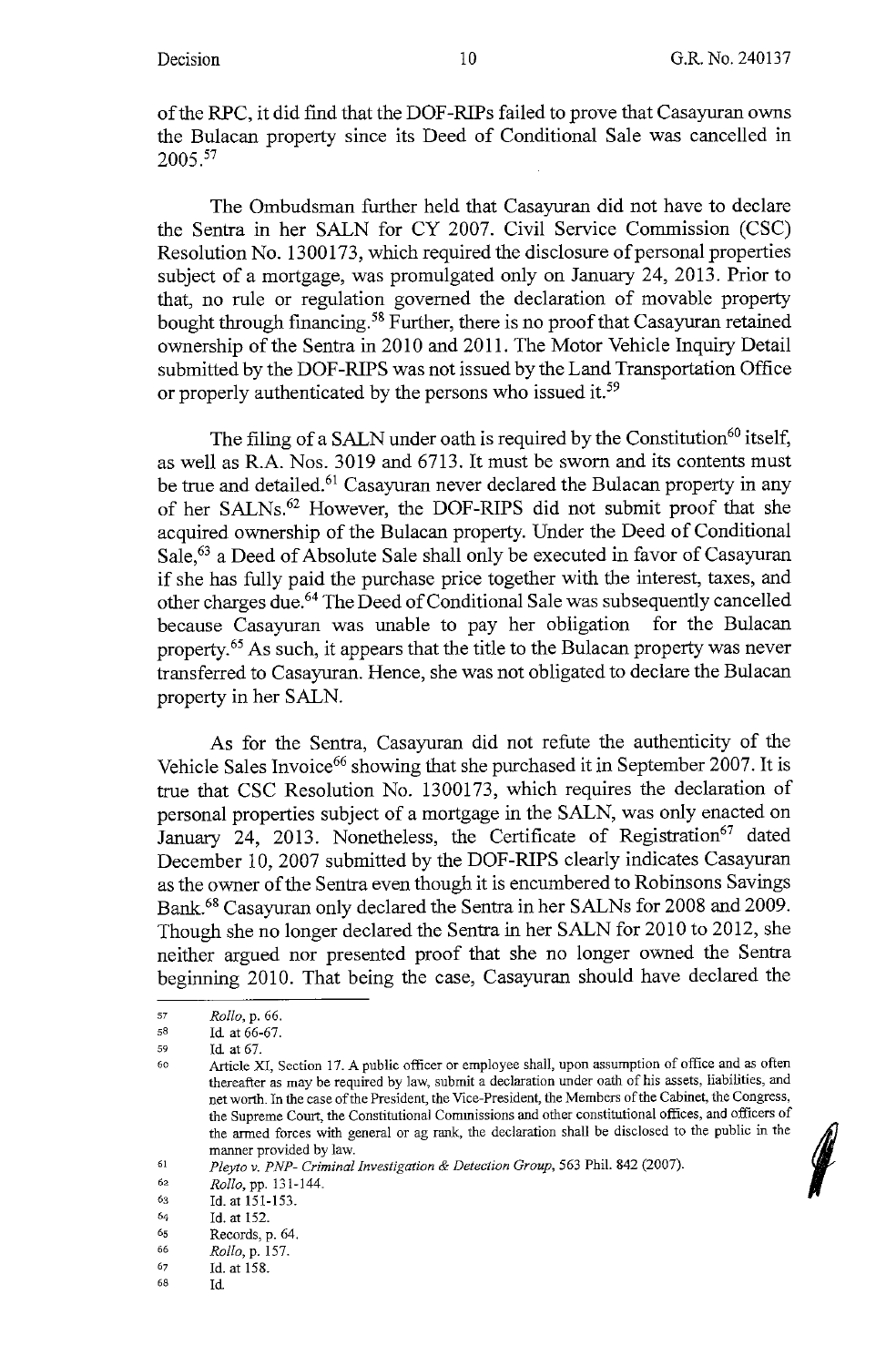*1* 

Sentra in her SALN for 2007, 2010, 2011, and 2012, which are the SALNs covered by the complaint filed on October 17, 2013.

Even so, Casayuran cannot be held liable under paragraph 4 of Article 171 of the **RPC.** While there is no question that Casayuran is a public officer, her failure to declare the Sentra in her **SALNs** for 2007, 2010, 2011, and 2012 is not tantamount to taking advantage of her position as Customs Operations Officer III. A public officer is said to have taken advantage of his or her position ifhe or she has the duty to make or prepare or otherwise to intervene in the preparation of a document or if he or she has the official custody of the document which he or she falsifies. 69 In *People v. Sandiganbayan,* 70 We held that failure to show the involvement of one of the accused, Mayor Quintin B. Saludaga, in the issuance of the official receipt subject of the complaint means that there was also failure to establish that he took advantage of his position. Accordingly, he cannot be held liable for falsification of public documents.<sup>71</sup>

Except for those who serve in an honorary capacity, laborers and casual or temporary workers,<sup>72</sup> every public officer or employee is required to file their SALN pursuant to the Constitution, RA Nos. 3019 and 6713. Thus, Casayuran's position is irrelevant with respect to the requirement of filing a SALN because she must file it so long as she is a public officer or employee. Her position as a Customs Operations Officer III does not give her any specific power or function when it comes to her SALN. She is similarly situated with every other public officer or employee. Hence, it cannot be said that Casayuran took advantage of her position when she failed to declare the Sentra in her SALNs for 2007, 2010, 2011, and 2012. Due to the absence of the element of taking advantage of one's position, there can be no finding of probable cause against Casayuran for violation of Article 171.

Likewise, Casayuran cannot be held liable under Article 183 of the RPC. The disclosure of a public officer or employee's properties is required under Sec. 8 ofR.A. 6713. Failure to comply with this provision is punishable by imprisonment of five (5) years or a fine not exceeding  $\overline{P}5,000.00$ ) or both, at the discretion of the court, under Sec. 11 ofR.A. 6713. The same provision provides that "if the violation is punishable by a heavier penalty under another law, he shall be prosecuted under the latter statute." Casayuran may also be held liable for her failure to disclose all her properties in her SALNs for 2007, 2010, 2011, and 2012 under Article 183 of the RPC. Casayuran certified in her SALNs for 2007, 2010, 2011, and 2012 that her properties are limited to those stated in her SALNs even though she also owns the Sentra. Her SALN were required by law and were subscribed and sworn to before a person administering the oath. Article 183 imposes a penalty of *arresto mayor* in its maximum period to *prisión correccional* in its minimum, or four (4) months and one  $(1)$  day to two  $(2)$  years and four  $(4)$  months. This is clearly less than the penalty imposed under R.A. 6713. Pursuant to Section 11 of R.A. 6713, Casayuran cannot be prosecuted under Article 183.

<sup>69</sup> Supra note 52.

<sup>7° 765</sup> Phil. 845 (2015).

 $71$  Id.

 $72$  Republic Act No. 6713, Section 8(a).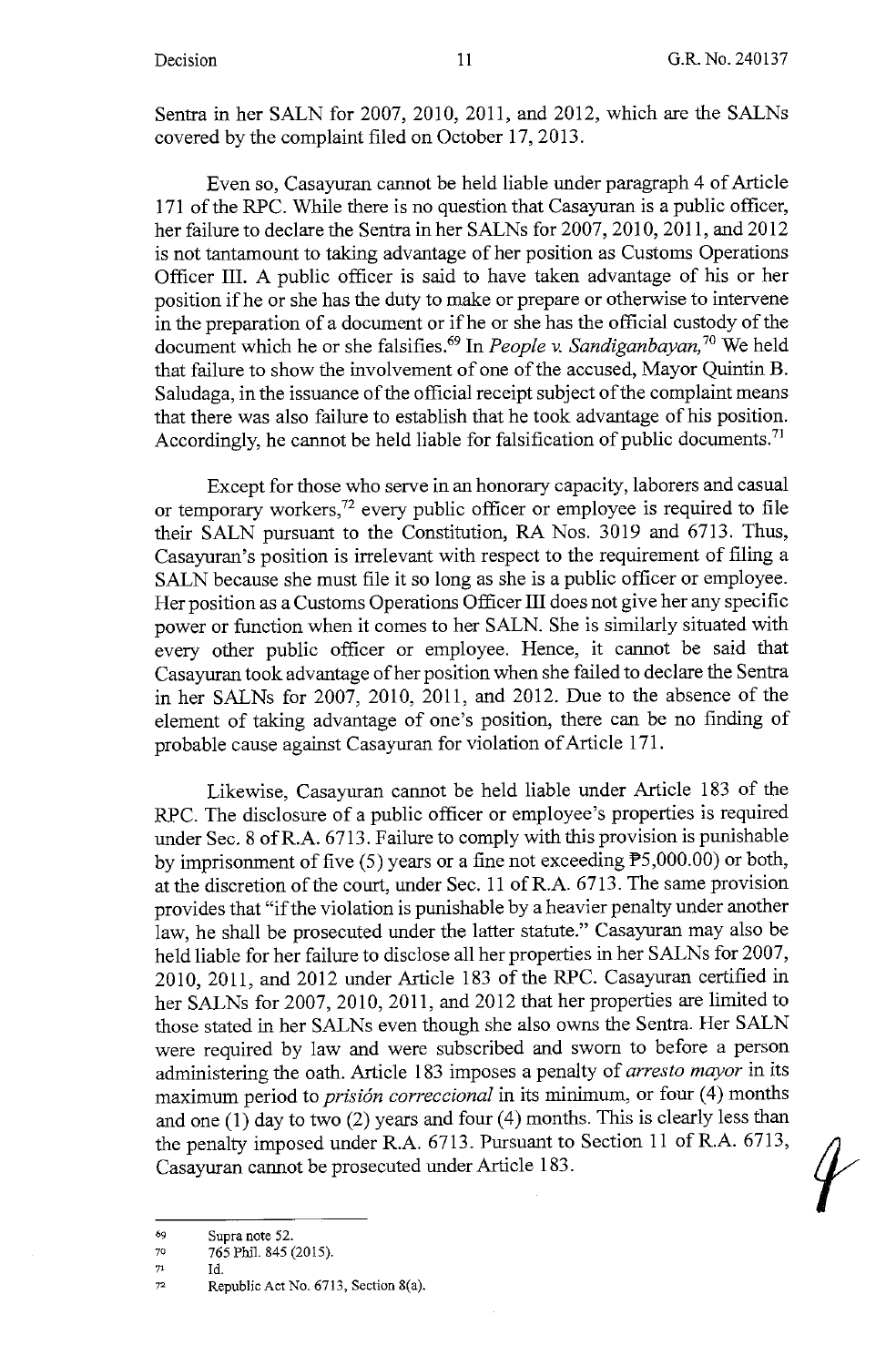#### **III. Section 2 of R.A. 1379**

#### Section 2 of R.A. 1379 states:

Section 2. *Filing of petition*. - Whenever any public officer or employee has acquired during his incumbency an amount of property which is manifestly out of proportion to his salary as such public officer or employee and to his other lawful income and the income from legitimately acquired property, said property shall be presumed *prima facie* to have been unlawfully acquired. The Solicitor General, upon complaint by any taxpayer to the city or provincial fiscal who shall conduct a previous inquiry similar to preliminary investigations in criminal cases and shall certify to the Solicitor General that there is reasonable ground to believe that there has been committed a violation of this Act and the respondent is probably guilty thereof, shall file, in the name and on behalf of the Republic of the Philippines, in the Court of First Instance of the city or province where said public officer or employee resides or holds office, a petition for a writ commanding said officer or employee to show cause why the property aforesaid, or any part thereof, should not be declared property of the State: *Provided,* That no such petition shall be filed within one year before any general election or within three months before any special election.

xxxx

In order for the presumption in Section 2 to apply, the following must be shown: (1) the offender is a public officer or employee; (2) he or she must have acquired a considerable amount of money or property during his incumbency; and (3) said amount is manifestly out of proportion to his or her salary as such public officer or employee and to his or her other lawful income and the income from legitimately acquired property. 73 If the foregoing are proven, the properties unlawfully acquired shall be forfeited in favor of the state.<sup>74</sup>

There is no question that the first requirement exists. What is in contention is if Casayuran obtained a considerable amount of money or property during her incumbency and if it is manifestly out of proportion with her salary.

To establish the lawful income of Casayuran, we refer to Section 3 of R.A. 13 79 which requires that the approximate amount of property the official has acquired during his or her incumbency in his or her past and present offices and employments, and the total amount of his or her government salary and other proper earnings and incomes from legitimately acquired property, must be stated in a petition filed under such law. The **DOF-RIPS** submitted

<sup>74</sup>  Section 6. *Judgment*.  $-$  If the respondent is unable to show to the satisfaction of the court that he has lawfully acquired the property in question, then the court shall declare such property, forfeited in favor of the State, and by virtue of such judgment the property aforesaid shall become property of the State: *Provided,* That no judgment shall be rendered within six months before any general election or within three months before any special election. The Court may, in addition, refer this case to the corresponding Executive Department for administrative or criminal action, or both.



<sup>73</sup>  *Office of the Ombudsman v. Pelino,* 575 Phil. 221, 241-242 (2008).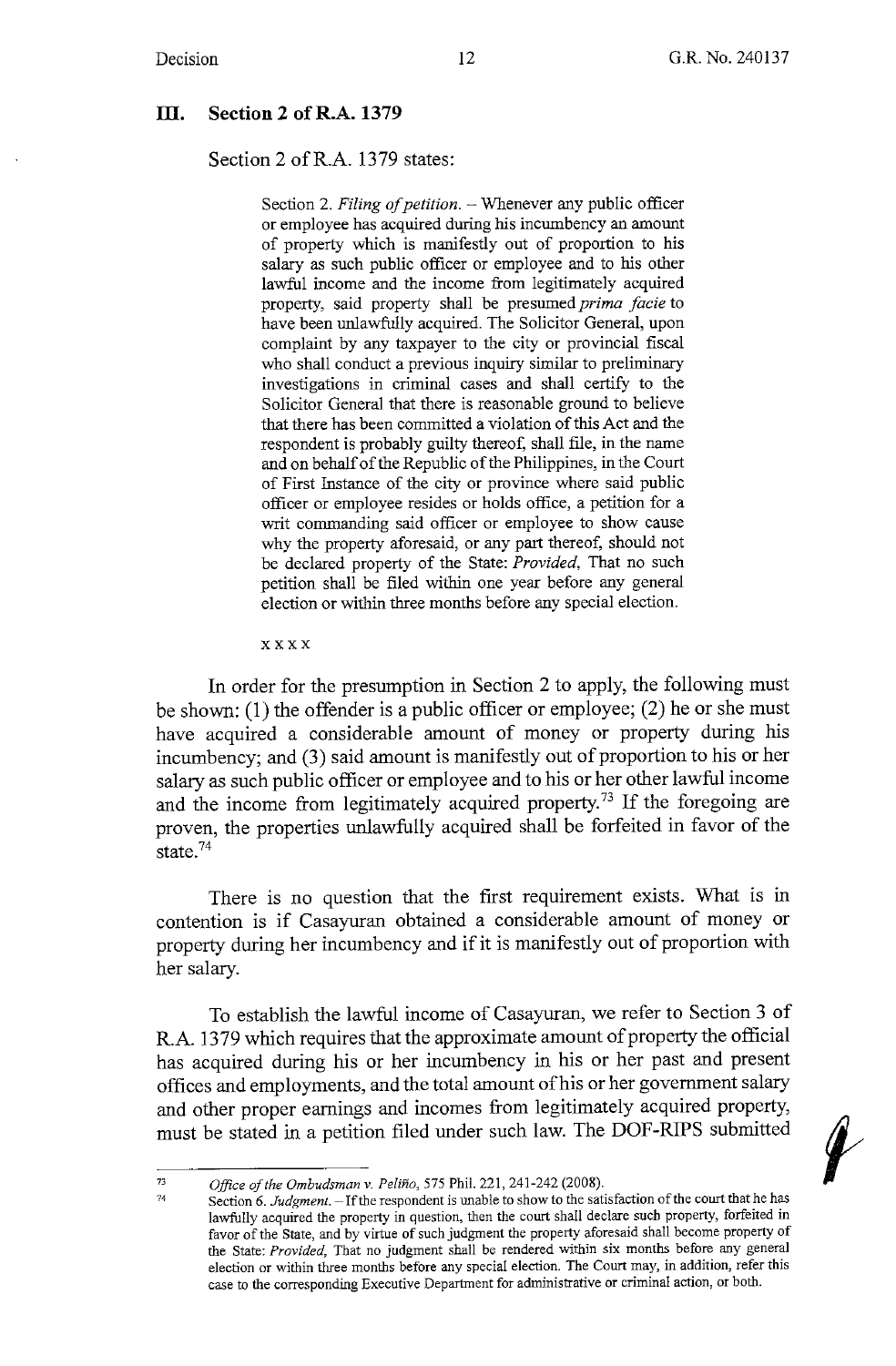Casayuran's Personal Data Sheet, Service Record in the BOC, her Certificates of Compensation for CYs 2003, 2007, 2008, and 2010, and her SALNs for 1996, 1999-2012. It did not present her SALN for CYs 1990 to 1994 despite the fact that the certifications from the BOC and the Ombudsman state that only the SALNs for CYs 1995, 1997, and 1998 were unavailable.

The Ombudsman justified Casayuran's ability to purchase the Pasay condominium on the following grounds: (1) based on her Service Record, her salary grew from P60,864.00 in January 1996 to P309,204.00 in June 2012. In addition to these amounts, she also received allowances and bonuses; (2) based on her SALNs for 1998 and 1998, she obtained a P200,000.00 loan to pay for the condominium; (3) based on her SALN for 2000, she obtained a Pl00,000.00 loan from the Government Service Insurance System (GSIS) which she could have used to pay for the installment; and (4) based on her service record, she was receiving an annual salary of  $\overline{P}$ 173,400.00 from July 1, 2001 to January 25, 2004.75

According to the Contract to Sell, the purchase price of the Pasay condominium was P506,100.00. Casayuran had to make a downpayment of P76,000.00 and pay the remaining amount in installments. Based on her SALN for 1996, Casayuran had cash amounting to  $P170,000.00,76$  which is enough for the downpayment of the Pasay condominium. However, as of December 31, 1996, her annual basic salary was only  $P61,140.00$  or  $P5,095.00$ per month.<sup>77</sup> Casayuran had to pay a monthly installment of  $\overline{P}$ 5,500.00 until March 15, 1996 and P5,457.00 onwards. Clearly, her basic salary is not enough to cover the monthly installment for the Pasay condominium. Casayuran failed to refute this by showing that her lawful income is sufficient to cover the monthly installment for the Pasay condominium and any other expenses she may have had.

In 2003, Casayuran purchased the Revo for P675,000.00, P420,000.00 of which was covered by a loan. Based on her SALN for 2002, Casayuran had cash amounting to  $\overline{P}405,000.00^{78}$  This could cover the  $\overline{P}255,000.00$ remaining balance for the Revo. Nonetheless, it does not appear that Casayuran's lawful income was enough to pay her monthly installment for the Revo of  $\texttt{P18,750.00}$ . Casayuran received a total compensation of  $\texttt{P206,274.00}$ in 2003 based on the Certificate of Compensation issued by the BOC.79 Her basic salary was P169,176.00, which means she received a monthly salary of P14,098.00. Clearly, this is not enough to cover the monthly installment for the Revo. In addition to this, Casayuran's SALN for 2003 shows that she was still paying the monthly amortization for the Pasay condominium and had an existing loan with the GSIS. She also had an outstanding obligation of P28,000.00 for insurance.<sup>80</sup> The allowances and bonuses amounting to P37,098 that Casayuran received are not enough to cover these liabilities. Casayuran did not explain if she had other sources of lawful income or

<sup>75</sup> Rollo, pp. 62-63.

<sup>76</sup> Id. at 131.

<sup>77</sup> Id. at 145.

<sup>78</sup>**Id. at 135.** 

<sup>79</sup> Id. at 154.

Bo **Id. at 136.**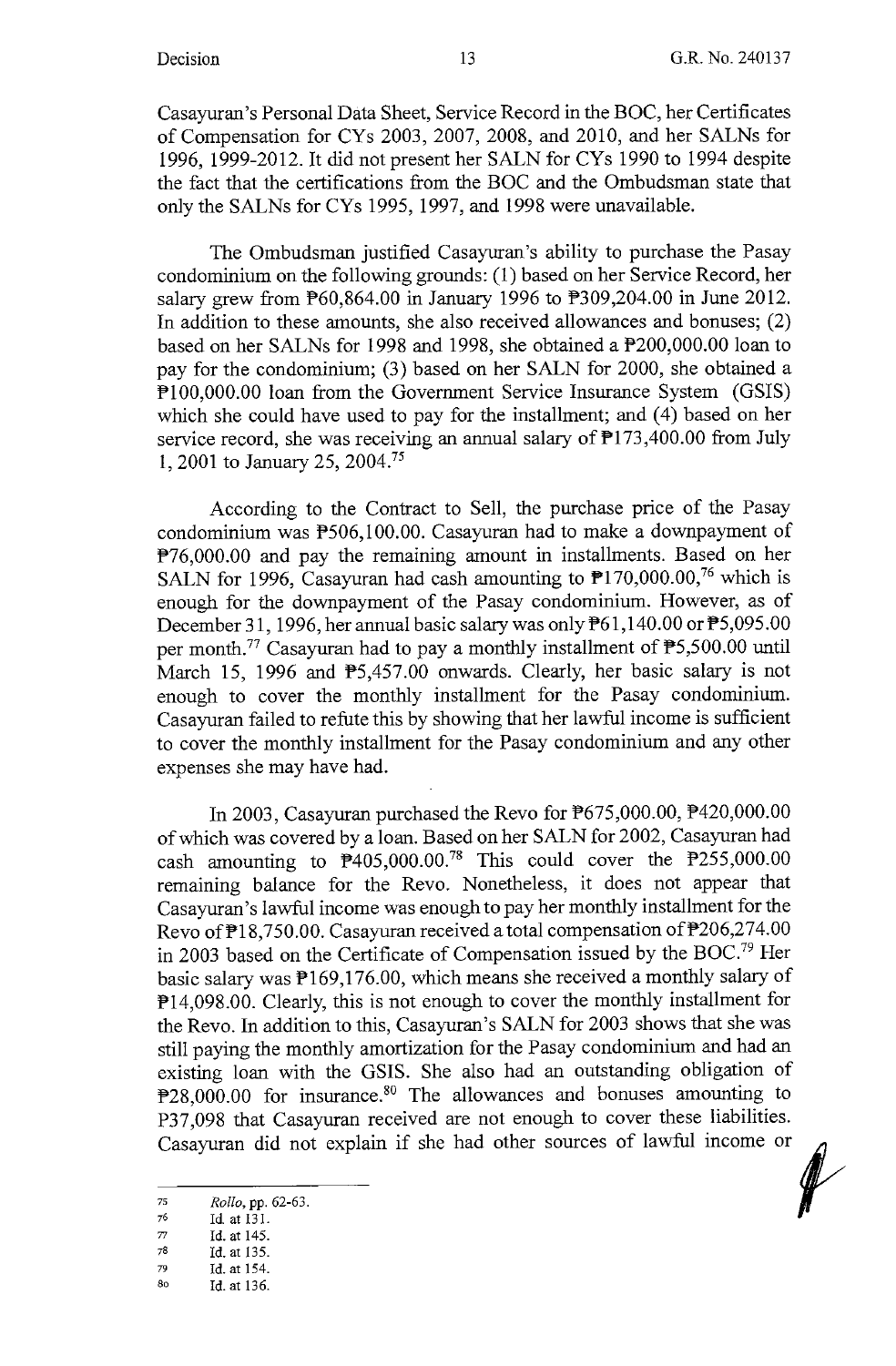disposed of any other property so that she can satisfy her outstanding obligations.

Casayuran purchased the Sentra in 2007 for P660,000.00. She made a downpayment of P132,000.00 and had to pay P15,728.00 per month for the remaining balance. Based on her SALN for 2006, she had cash amounting to  $P195,000.00$ .<sup>81</sup> Thus, it can be said that she had enough money to pay for the downpayment. Casayuran received P188,214.00 as her basic salary, or  $\overline{P}$ 15,684.50 per month, and  $\overline{P}$ 38,756.00 as bonuses and allowances, for a total compensation of  $\frac{1}{226,970.00}$  in 2007.<sup>82</sup> But she had the following liabilities based on her SALN for 2007: (1) GSIS loan of P60,000.00; (2) Citibank loan of  $\overline{P}15,000.00$ ; and (3) Personal loan of  $\overline{P}260,000.00$ .<sup>83</sup> Casayuran's lawful income is manifestly inadequate to cover her outstanding obligations. She could have clarified why this is not the case but did not do so.

In 2010, Casayuran purchased the X-Trail for Pl,473,544.00. She paid  $P270,000.00$  for the downpayment and had to pay  $P41,906.00$  as her monthly amortization. Her SALN for 2009 shows that she had  $P$ 550,000.00 in cash<sup>84</sup> while the Certificate of Compensation for 2010 states that she received  $P256,863.00$  as her basic salary, or  $P21,405.25$  per month, and  $P71,549.00$  as bonuses and allowances.<sup>85</sup> Casayuran's lawful income was barely enough to cover her expenses for the X-Trail. To make matters worse, she also had the following liabilities in 2010 based on her SALN for that year: (1) GSIS loan of P83,000.00; (2) Citibank loan of P40,000.00; (3) personal loan of  $P150,000.00$ ; (4) Provident loan of  $P14,000.00$ ; (5)  $P60,000.00$  for her credit card; (6) P50,000.00 for St. Joseph Multipurpose Cooperative; and (7) P25,000.00 for Pag-lbig Fund.86 Casayuran should have explained how her lawful income was able to cover her outstanding obligations.

All told, Casayuran's lawful income does not appear to be sufficient to pay for the cost of the assets that she purchased. She neither refuted that she made these purchases nor showed that her lawful income was adequate. Consequently, We cannot agree with the Ombudsman that there is no reason to charge Casayuran for forfeiture under Section 2 ofR.A. 1379. The amount of property that Casayuran acquired seems to be manifestly out of proportion with her lawful income.

In sum, the Ombudsman was correct in dismissing the criminal charges for violation of Section 8 of R.A. 6713, in relation to Section 7 of R.A. 3019 and Articles 171 and 183 of the RPC against Casayuran. However, the Ombudsman erred in refusing to file a petition for forfeiture under R.A. 13 79 against her. Hence, the Ombudsman should file a petition for forfeiture under R.A. 6713 against Casayuran.

<sup>8,</sup>  Id. at 139.

<sup>82</sup>  **Records, p. 43.** 

<sup>83</sup>  *Rollo*, p. 140.

<sup>84</sup>  Id. at 142.

<sup>85</sup>  Records, p. 45.

<sup>86</sup>  *Rollo,* p. 143.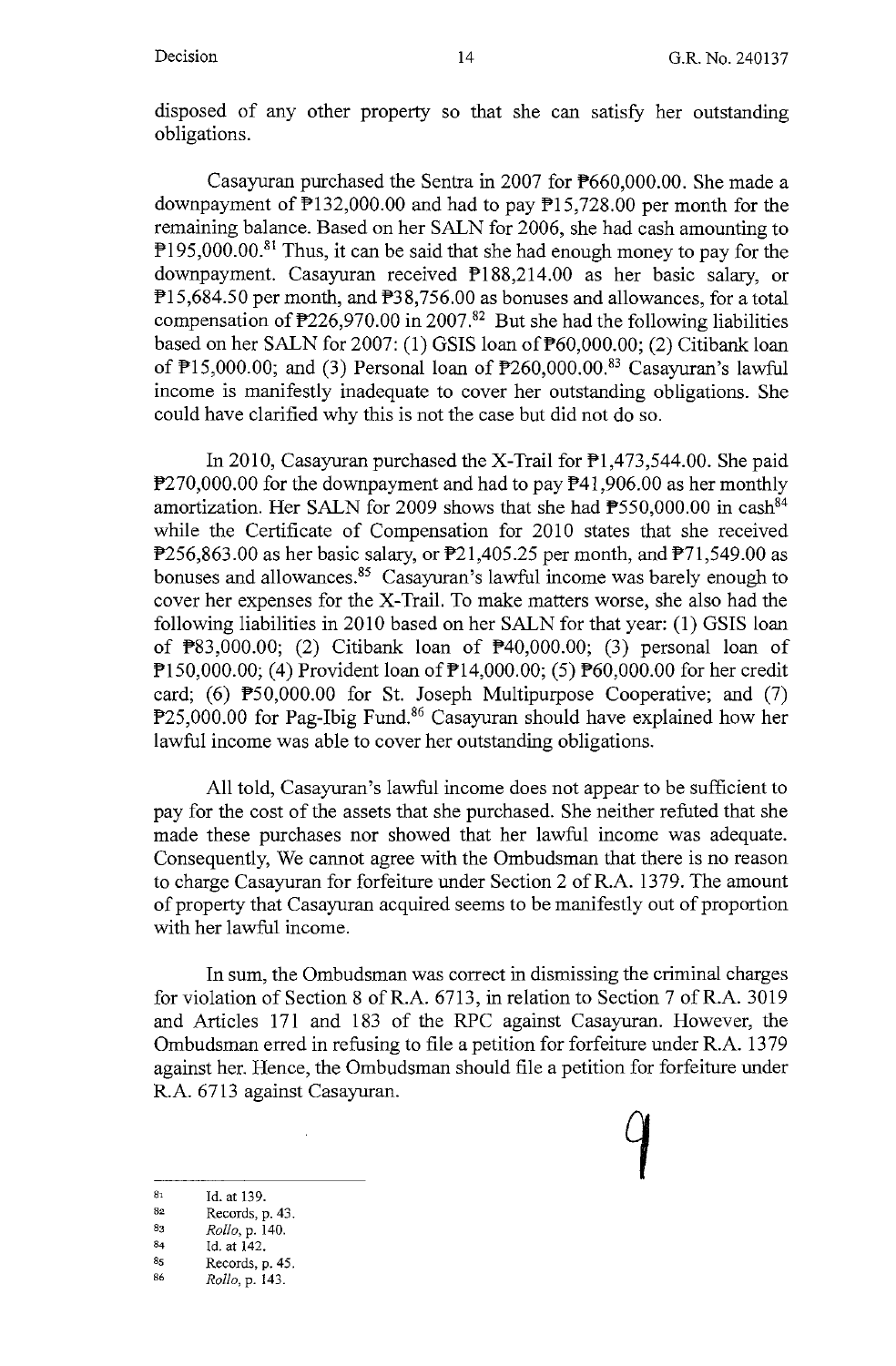**WHEREFORE,** the petition is **PARTIALLY GRANTED.** The Joint Resolution dated September 30, 2016 and the Joint Order dated February 28, 2017 of the Office of the Ombudsman in OMB-C-C-13-0371 and OMB-C-F-13-0014 are **AFFIRMED** insofar as it dismissed the criminal charges against respondent Miriam R. Casayuran for violation of Section 8 of Republic Act No. 6713, in relation to Section 7 of Republic Act No. 3019 for nonfiling of her Statements of Assets, Liabilities and Net Worth for calendar years 1995, 1997, and 1999, and Articles 171 and 183 of the Revised Penal Code. It is **MODIFIED** with respect to the forfeiture charge under Section 2 of Republic Act 1379. The Office of the Ombudsman is **ORDERED** to file the necessary petition for forfeiture under Section 2 of Republic Act No. 1379 before the proper court.

#### **SO ORDERED.**

*Associate Justice* 

**WE CONCUR:** 

RVIC/MĂŘIO VICTOR F. LEONEN

*Associate Justice* 

AUNDO ociate Justice

**ROD** hustice

\_,------

SAMUEL H. GAERLAN *Associate Justice*